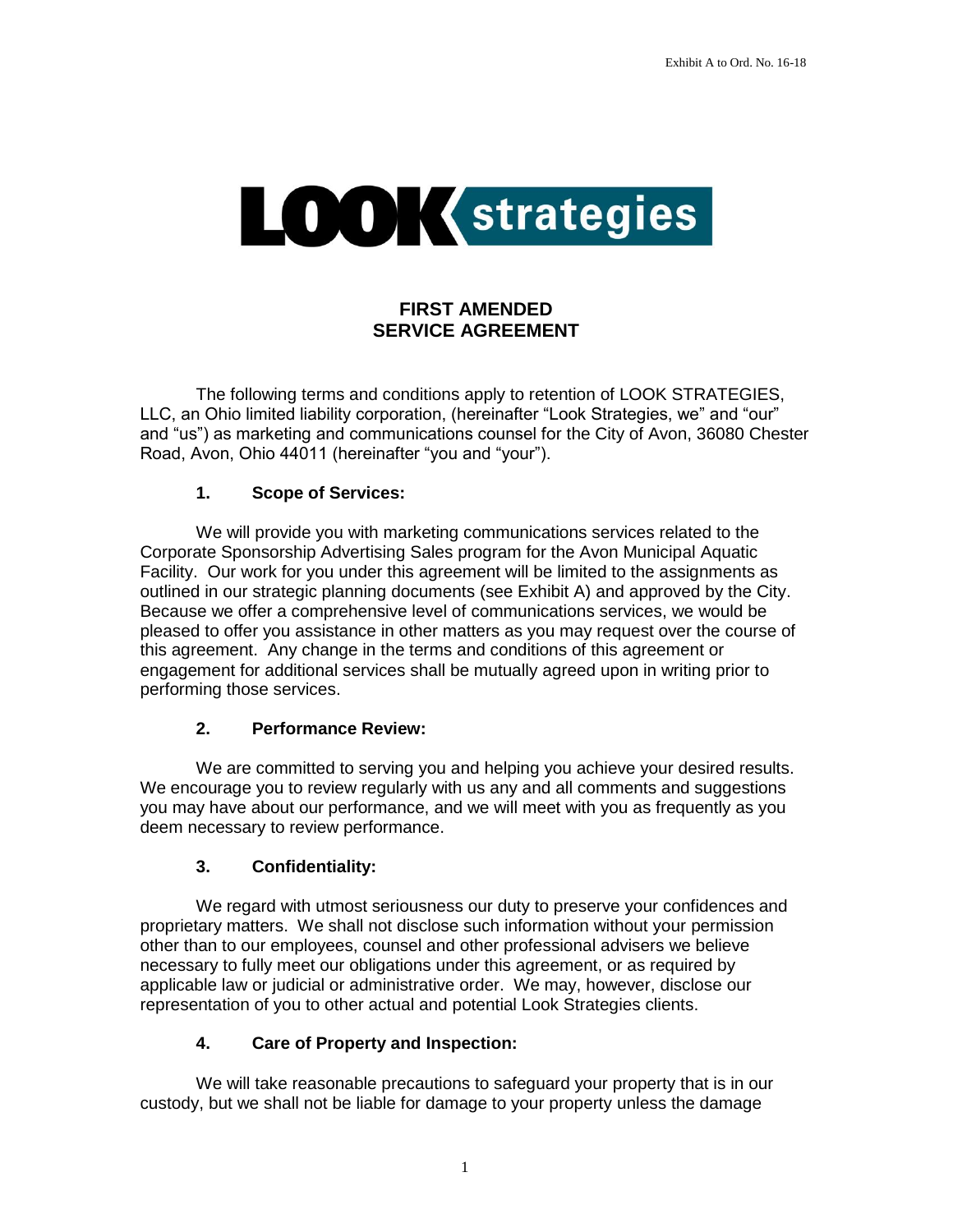results from our gross negligence in connection with its care. We shall have no liability for damage to property that is in the custody or control of any third party. All materials we produce at your expense shall be our property until we receive your payment in full for the cost of all materials and other out-of-pocket expenses and all fees relating to such materials.

You may inspect all correspondence, contracts, books, accounts, and other materials prepared or held by us that are directly related to our performance under this agreement. Inspections may be made during our normal business hours upon three days' prior written notice.

### **5. Approvals, Accuracy of Information and Indemnification:**

You shall have the sole responsibility for authorizing and approving the dissemination of all information and materials released on your behalf. You shall be solely responsible for the accuracy, completeness and legal compliance of the information about you that you provide or approve for our use.

We shall indemnify you against any and all losses, liabilities, damages, demands, settlements, judgments, costs and expenses, including reasonable attorneys fees (collectively, "Damages"), sustained as a result of any claim of libel, slander, defamation, copyright infringement, trademark or service mark infringement, unfair competition, misappropriation of ideas, infliction of emotional distress, invasion of rights of privacy, or invasion of right of publicity arising from any materials prepared by Look Strategies on your behalf (collectively, "Materials Claims"); provided, however, the foregoing indemnification provision shall not apply to Materials Claims arising from any such materials that were approved by, or prepared based upon information provided by you or any of your employees, agents or independent contractors. You agree to indemnify us against any and all Damages sustained as a result of any Materials Claims arising from any such materials that were approved by, or prepared based upon information provided by you or any of your employees, agents or independent contractors but only to the extent the City's General Commercial Liability Policy permits.

In addition, we shall indemnify you against any and all Damages sustained as a result of our breach of this agreement or our negligence or intentional misconduct in connection with this agreement, and you shall indemnify us against any and all Damages sustained as a result of your breach of this agreement or your negligence or intentional misconduct in connection with this agreement but only to the exten the City's General Commercial Liability Policy permits. The foregoing indemnification provisions in favor of you and us are intended to extend to and cover your and our respective officers, directors, agents and employees.

## **6. Outside Experts and Other Third Parties:**

It may be appropriate in the course of our performance under this agreement to work with outside experts and other third parties hired by you or hired by us with your authorization. You agree to reimburse fees and expenses incurred by these persons, and we shall not be liable to you in any way for the acts or omissions of such third parties.

## **7. Fees, Disbursements and Other Charges:**

We are sensitive of the need to manage and control costs. It is our preference to work with budgets in which our fees for services are agreed upon in advance and made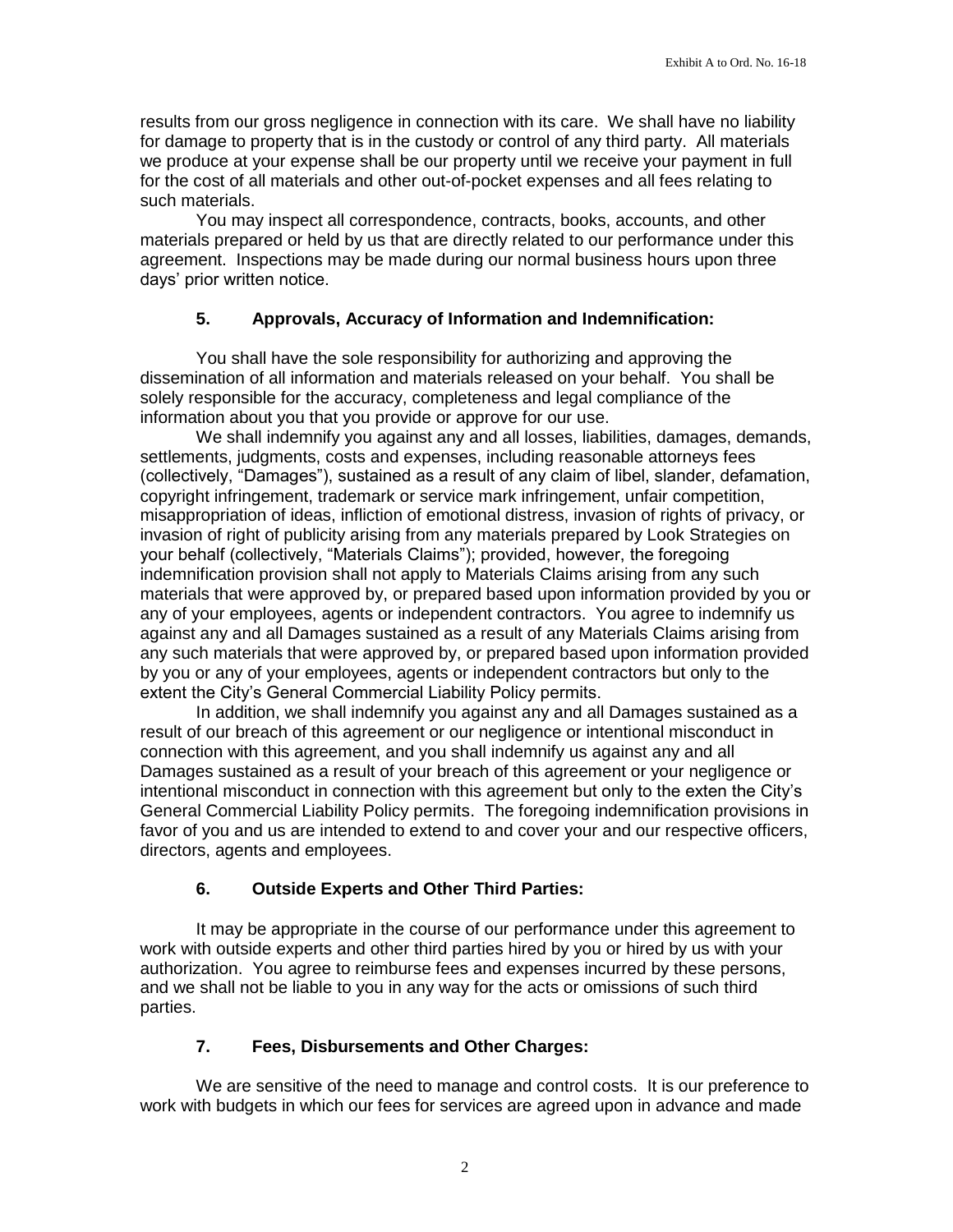part of our agreement with you. You agree under this contract to compensate us on all revenue derived through the sale of corporate sponsorships related to the Avon Aquatic Facility as follows:

| Annual Revenue at or below \$50,000                  | 12.5% |
|------------------------------------------------------|-------|
| Annual Revenue between \$50,001 and \$80,000         | 15.0% |
| Annual Revenue between \$80,001 and \$100,000        | 17.5% |
| Annual Revenue between \$100,001 and \$125,000 20.0% |       |
| Annual Revenue at or exceeding \$125,001             | 22.5% |

(a) Annual Revenue is defined as all revenue received by the City in any calendar year beginning January 1, 2018. Look Strategies will earn a commission on the total amount of advertising revenues the City receives each month basis from advertisers generated by Look Strategies per the percentages listed above. At the end of the calendar year (December  $31<sup>st</sup>$ ), the City will adjust the percentage per the table above and apply that percentage to the total amount generated. By way of example, if the total advertising revenue paid to the City for one month is \$30,000, Look Strategies will earn a commission of 12.5%. However, if at the end of the year the total amount of payments to the City equals \$104,000, the City will make up the percentages paid over each of the twelve months so that Look Strategies will receive a commission of 20% on the total.

(b) Any contract entered into for Five (5) or more years providing a minimum of \$5,000 per year of revenue will earn an additional 1.5% over and above the applicable percentage listed above but only to the extent of that specific revenue generated by that contract. For example, if a "\$5,000 per year for 5 year" contract is procured by Look Strategies and the total revenue for the year was \$86,000, the commission earned for that year would be 17.5% on the \$81,000 and 19% (17.5% plus 1.5%) on the \$5,000 long term contract.

(c) Look Strategies will assume all out-of-pocket expenses related to marketing the Corporate Sponsorship Program, including membership dues, paid advertising, databases, email distribution services, printing, mail house services, postage, website hosting fees, travel, phone, banner supplies and installation services.

### **8. Billing and Payment:**

We want you to be satisfied with the quality of our services and the reasonableness of our bills, and we ask that you discuss with us any questions or comments you may have about fees, charges and/or the format of bills.

(a) This agreement requires a commission on all receipts related to the corporate sponsorship sales, covering the terms of each respective sponsor's contracted sponsorship agreement. The above-referenced commissions will be based on actual receipts received by the City of Avon, whether those receipts are received over multiyears (as stipulated in each respective sponsor contract) or paid by the sponsor in one lump sum. Commission payments are payable to Look Strategies on the 5th of each month.

If, for any reason, a sponsor contract is broken or terminated at any point during the term of the contract, and the sponsor's payment is halted for that respective contract, then the commission compensation paid to Look Strategies for that respective sponsor's contract will terminate following receipt of the sponsor's final payment and subsequent final commission payment to Look Strategies. If the City is obligated to refund any or all of the sponsor's payments, Look Strategies will reimburse the City for any commissions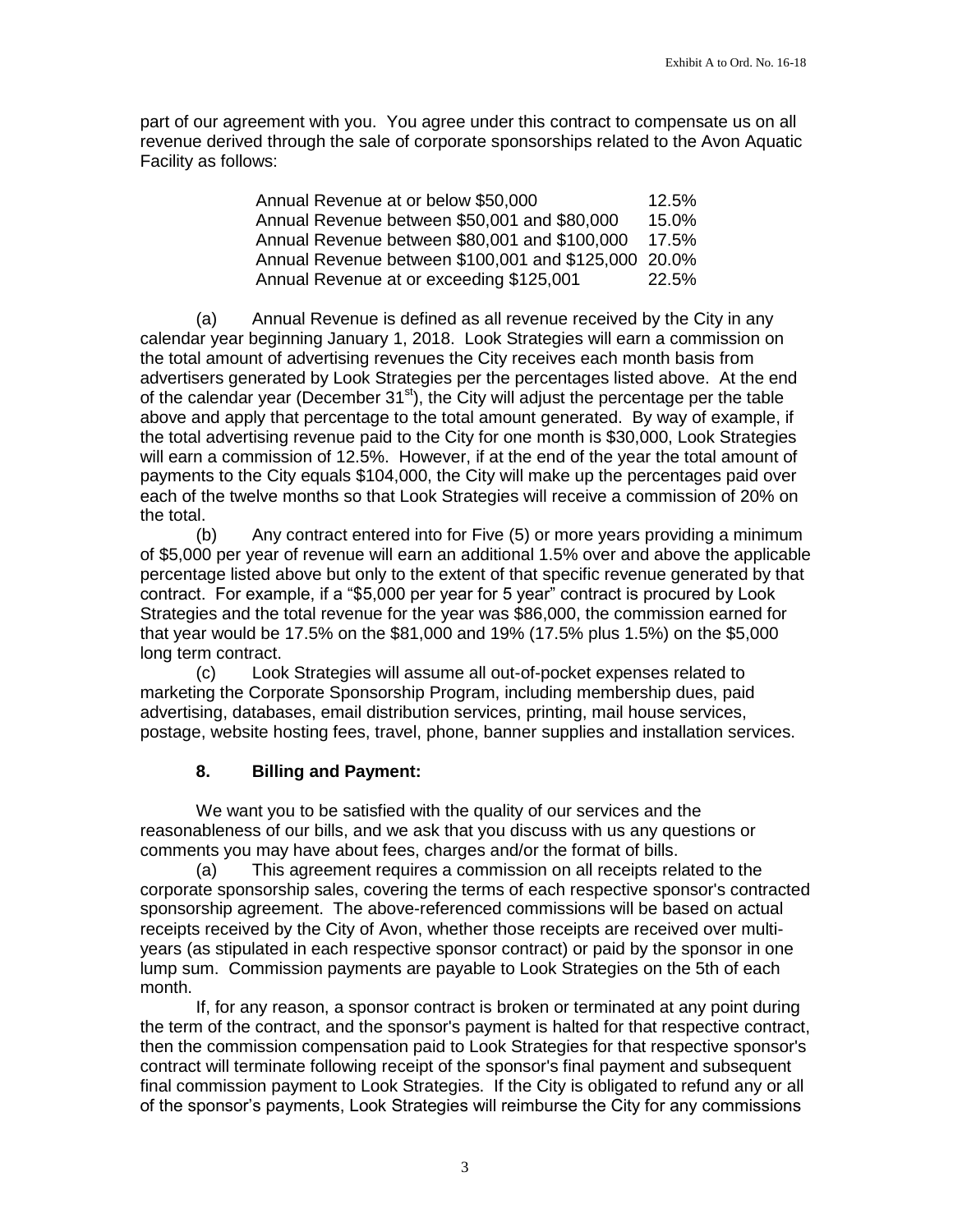received pertinent to that contract. The City shall not be liable to Look Strategies for any unpaid portions of advertising/sponsorship contracts and it will be at the City's discretion as to whether or not it will pursue any action to recover damages for any breach of an advertising/promotion contract

Look Strategies will retain exclusive rights to secure sponsorship opportunities for the Avon Aquatic Facility, which will include any potential sponsors (corporate or individual) derived from or presented to the project via digital communication (email), in person, or through outside parties. Preference will be given to local (Avon-based or located) businesses in selling sponsorship packages. The Mayor shall have final decision-making authority as to which entities will advertise/sponsor the aquatic center or portions thereof. In addition the Mayor shall approve the terms of any contract entered into with said entities. All signage must be approved by the City pursuant to §1290.16(a)(1) of the Avon Codified Ordinances.

### **9. Non-Payment and Collection:**

Failure to pay commission compensation as per the terms of this agreement may, at our discretion, result in suspension of any or all service to you until payment is received, and may result in termination of the agreement. We shall incur no liability of any kind to you for such suspension or termination. We reserve the right to charge prevailing commercial interest per annum on all amounts more than 60 days outstanding. In the event that we must retain counsel or other services to enforce the contract or recover any sum due, you shall be responsible for all said costs and expenses including reasonable attorneys' fees.

### **10. Termination:**

We hope and trust that our relationship with you will be long and valued. Nevertheless, either of us may terminate our services for any reason with seven (7) days' prior written notice. You remain liable for all fees, disbursements and other related charges incurred up to the date of termination, as well as all amounts that we must pay to third parties pursuant to non-cancelable agreements we entered into in order to perform this contract. Provisions in the agreement related to payment, confidentiality, indemnification, dispute resolution and waiver shall survive termination of the agreement.

All advertising materials and contracts created by Look Strategies, including the website and all website content shall be the property of the City of Avon.

### **11. Miscellaneous:**

This agreement (1) may not be assigned by either of us without prior written consent of the other; (2) shall bind and benefit each of us and our respective permitted successors or assigns; (3) supersedes any previous agreements, understandings, or discussions with respect to its subject matter; (4) ratifies any acts performed under the terms hereof; and (5) shall be governed and construed under the laws of the State of Ohio. The proper venue for any action based upon this agreement shall be the County of Lorain and/or the City of Avon, Ohio. Failure by either of us to exercise our rights under this agreement, or to fail to require strict performance of any part of the agreement, shall not constitute a waiver of those rights or provisions, which shall remain in full force and effect. Notice required under this agreement shall be given in writing either by personal delivery, telecopy/email (with confirmation of receipt) or certified mail,